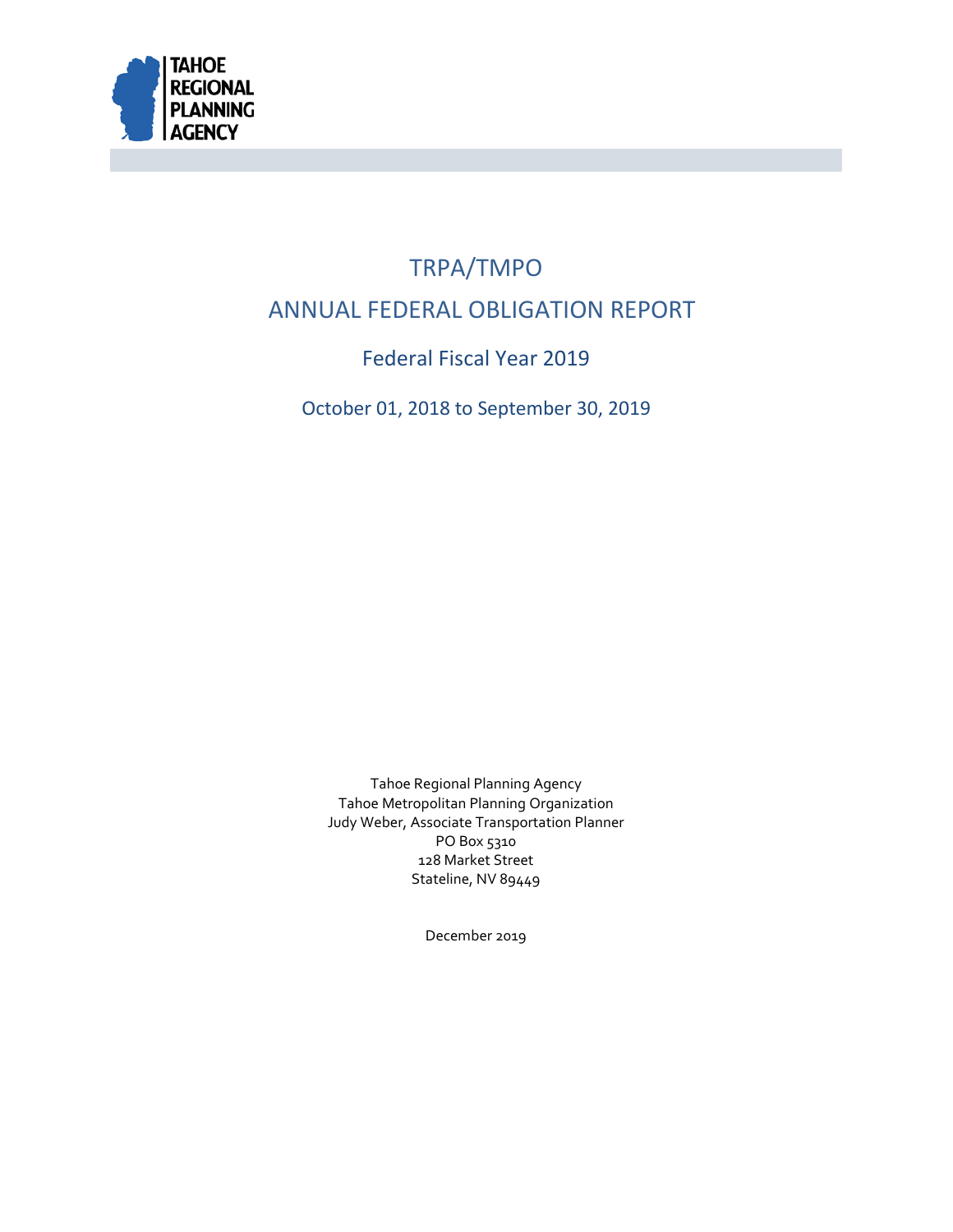## <span id="page-1-0"></span>**Table of Contents**

## <span id="page-1-1"></span>**Tables**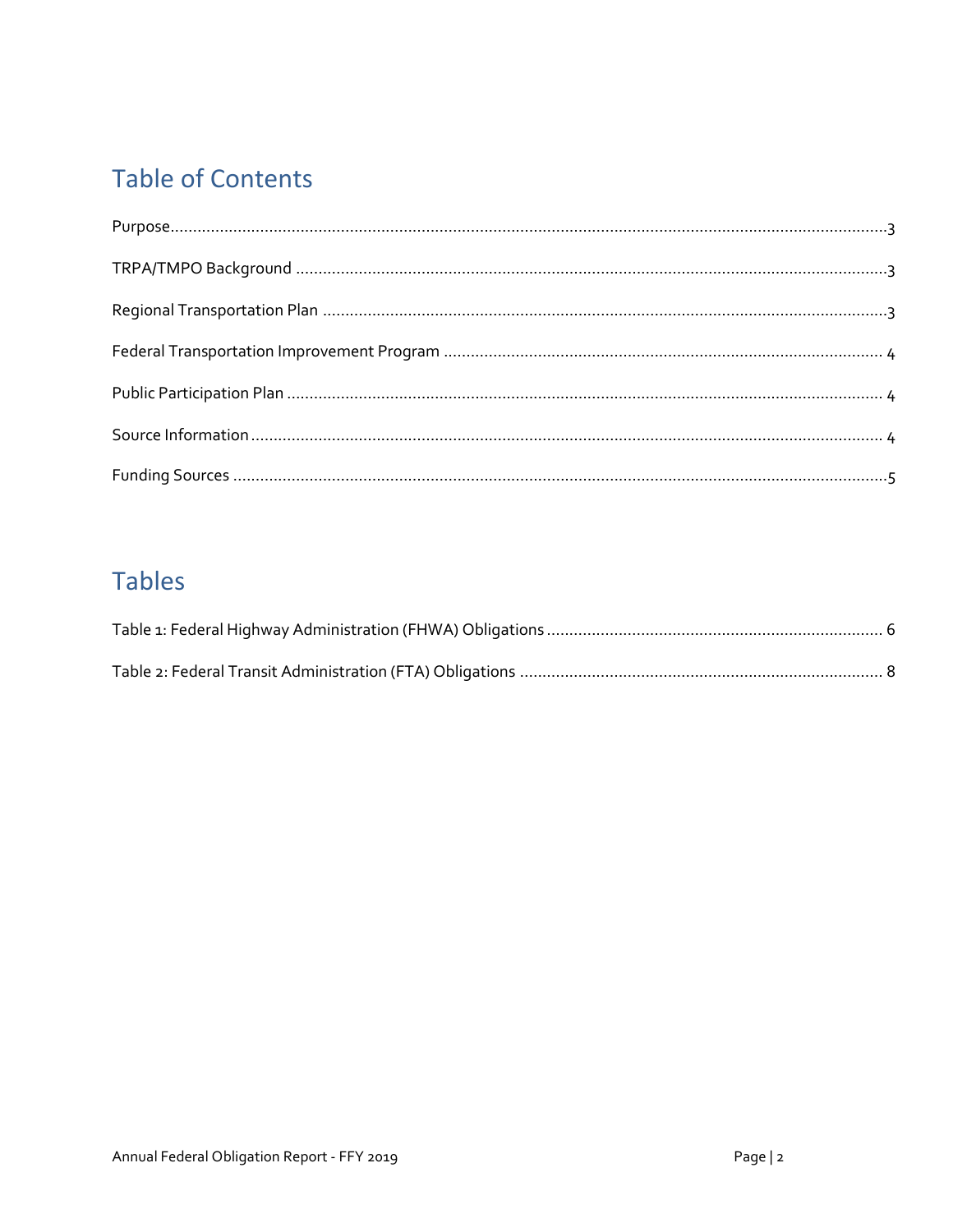#### **Purpose**

The United States Code of Federal Regulations outlines the requirement for Metropolitan Planning Organizations (MPO) to publish a listing of projects for which federal funds were obligated in the preceding program year within 90 calendar days following the end of the program year.

*In metropolitan planning areas, on an annual basis, no later than 90 calendar days following the end of the program year, the State, public transportation operator(s), and the MPO shall cooperatively develop a listing of projects (including investments in pedestrian walkways and bicycle transportation facilities) for which funds under 23 U.S.C. or 49 U.S.C. Chapter 53 were obligated in the preceding program year. (23 C.F.R. § 450.334 2016)*

The federal annual obligation report is published to fulfill the above federal requirement by listing all federally funded transportation projects in the region that were obligated during the preceding federal fiscal year. The term obligated or obligation refers to the federal government's commitment to pay or reimburse the lead agency for the federal share of the projects' cost. Obligation does not necessary signify expenditure or completion of a project, nor represent the total cost of the project. Programmed project costs can be found in the corresponding Federal Transportation Improvement Program.

#### **TRPA/TMPO Background**

Designed by federal law, Tahoe Regional Planning Agency (TRPA) is the Metropolitan Planning Organization (TMPO) which provides the authority to direct federal transportation funding and requires maintaining a Long Range Transportation Plan. As the federally designated transportation planning agency for the Tahoe Region, TMPO is responsible for taking all actions under federal regulations required of metropolitan planning organizations. By federal law, the MPO is required to produce several documents, including a Regional Transportation Plan, a Federal Transportation Improvement Program, an Overall Work Program, and a Public Participation Plan.

The TMPO's role is to provide planning, funding, and technical assistance that encourages a transportation system that is multi-modal and sustainable. [TRPA's 15-member Governing](http://www.trpa.org/about-trpa/governing-board/) Board and a representative from the U.S. Forest Service serve as the board for the Tahoe Metropolitan Planning Organization. TMPO's defined area of jurisdiction is concurrent with that of the TRPA. It is located on the border of the states of California and Nevada. Approximately two-thirds of the Region is located in California and one-third within Nevada. El Dorado and Placer Counties are located in the California portion, and Douglas, Washoe, and Carson Counties are on the Nevada side of the Region.

#### **Regional Transportation Plan**

The Regional Transportation Plan (RTP) is the conforming long-range transportation plan that meets federal, state, and TRPA requirements. 2017 Linking Tahoe RTP provides the framework for investment in the transportation system that is needed to support the regional and community goals set forth in the TRPA's Regional Plan and the Area Plans. Linking Tahoe identifies planned transportation projects and programs that will shape the Region's transportation system over the next 20 years and lays out the funding plan necessary to implement that system. The plan focuses on transit, bicycle and pedestrian, corridor and technology strategies to support lake clarity, economic stability, safety, and quality of life, and minimize the Region's impact on the global climate.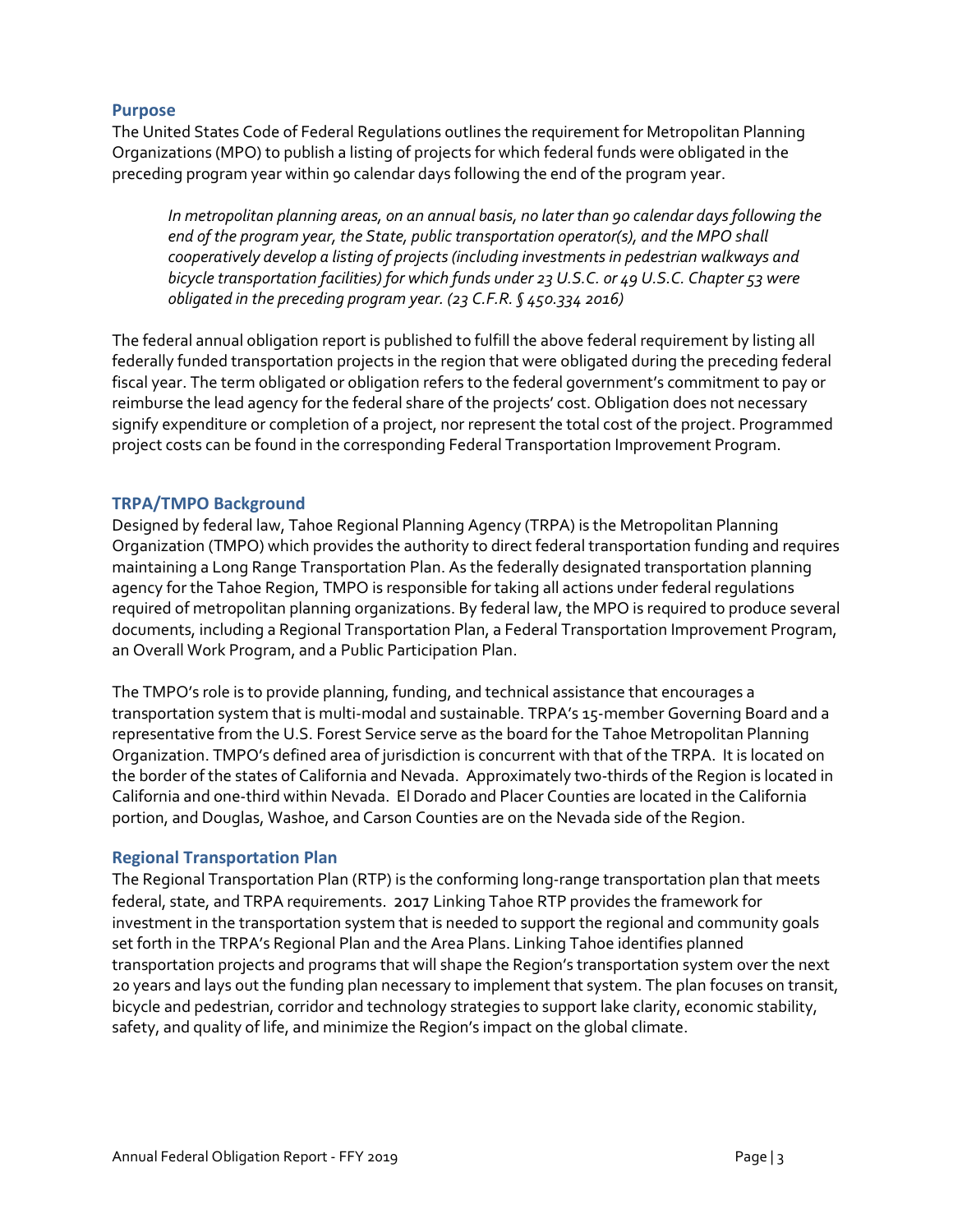The RTP includes long-range and short-range strategies that lead to the development of an integrated multi-modal transportation system that enhances the quality of life in the Tahoe Region, promotes sustainability, and facilitates the safe and efficient movement of people and goods. Linking Tahoe: 2017 RTP can be found at: [http://www.trpa.org/regional-plan/regional-transportation](http://www.trpa.org/regional-plan/regional-transportation-plan/)[plan/](http://www.trpa.org/regional-plan/regional-transportation-plan/)

#### **Federal Transportation Improvement Program**

The Federal Transportation Improvement Program (FTIP) for the Lake Tahoe Basin is a comprehensive four-year program that complies with the Fixing America Surface Transportation (FAST) Act requirements and consists of transportation projects for highway, transit, and active transportation (pedestrian walkways and bicycle transportation facilities).

The document is developed in accordance with the FAST Act and the United States Department of Transportation's metropolitan planning regulations Title 23 Code of Federal Regulations Part 450. Federal regulations require all transportation projects that receive federal funds, require a federal action, or are regionally significant be listed in the FTIP. Federal law also requires TIPs to be fiscally constrained which means including only projects and programs that have reasonably foreseeable funding sources. The FTIP also needs to be financially constrained by year, meaning the amount of dollars programmed to the projects must not exceed the amount of dollars estimated to be available and include a financial plan to demonstrate that the projects can be implemented and funded as programmed. The FTIP must be updated at least every four years, cover a programming period of no less than four years and contain a priority list of projects grouped by year. The TMPO prepares and adopts the FTIP every two years in conjunction with local agencies, Caltrans and NDOT, the Federal Highway Administration (FHWA), and the Federal Transit Administration (FTA).

The FTIP serves as a short range programming document for projects that will be implemented in the next four years. The program covers a four-year comprehensive listing of surface transportation projects that is consistent with the Regional Transportation Plan and related local, state, and federal planning processes. The FTIP can be found at[: http://www.trpa.org/transportation/funding/ftip/](http://www.trpa.org/transportation/funding/ftip/)

#### **Public Participation Plan**

The Public Participation Plan ensures that public participation is an integral and effective part of TMPO's activities. Consistent public outreach and input is one of the most important foundations for developing transportation planning, programming, and project delivery documents and investments. The Public Participation Plan can be found at[: http://www.trpa.org/transportation/outreach/](http://www.trpa.org/transportation/outreach/)

#### **Source Information**

The funds included in the report are administered through the Federal Highway Administration or the Federal Transit Administration. The report includes data from California, Nevada, and Transit projects for which federal funds were obligated during the federal fiscal year 2019, October 01, 2018 through September 30, 2019. The information is provided by California Department of Transportation (Caltrans), Nevada Department of Transportation (NDOT), and Tahoe's Transit Operators – Tahoe Transportation District (TTD) and Placer County Department of Public Works (TART). This report is limited to federal funds and does not represent all revenues programmed throughout the federal fiscal year.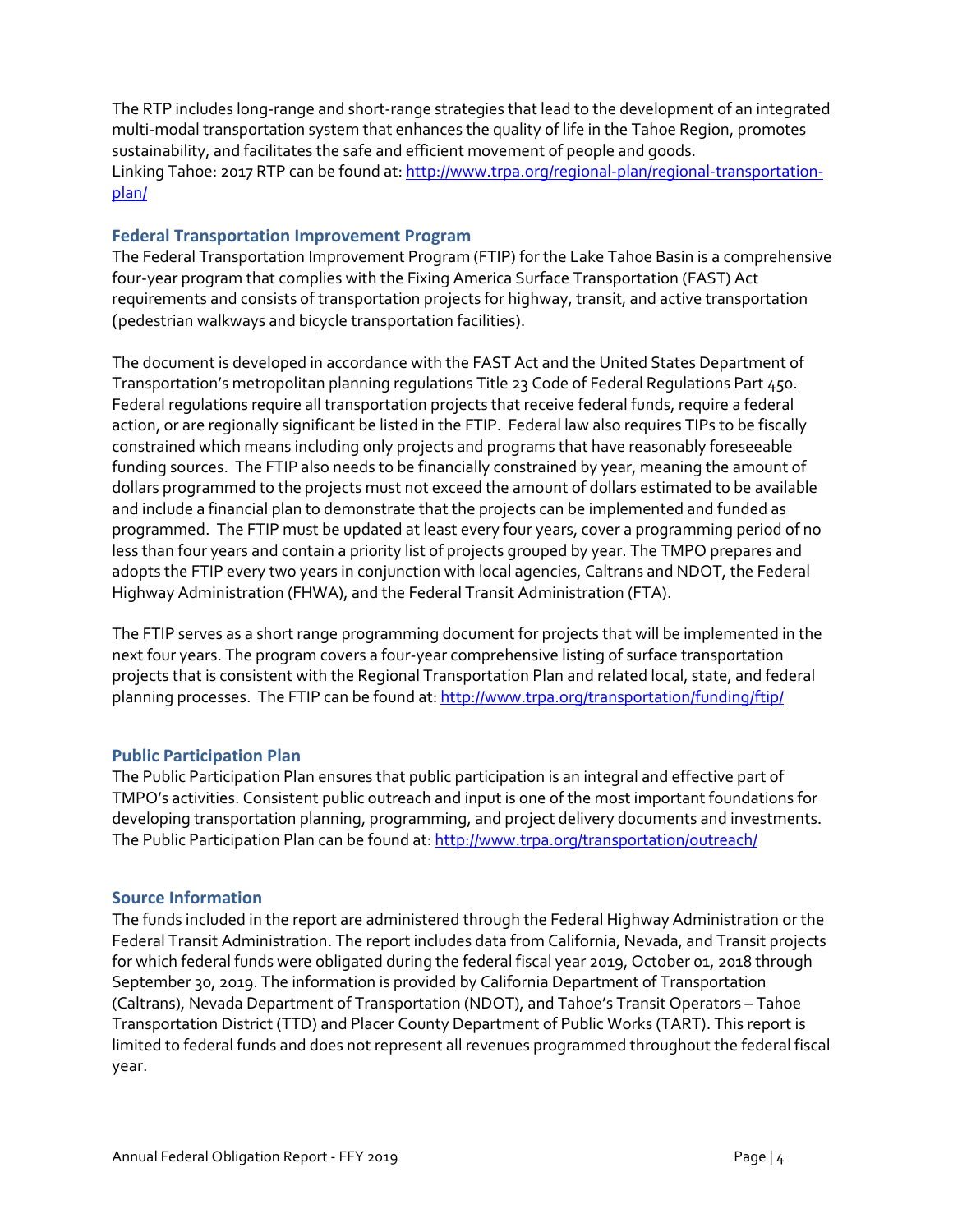#### **Funding Sources**

Federal Highway Administration

- <span id="page-4-0"></span>ER14 Emergency Relief 2019 Supplement
- M302 TAP Areas Population 5K-200K
- M30E Transportation Alternative Program Flex MAP21 Ext
- Z001 National Highway Performance FAST
- Z230 Surface Transportation Block Grant Urbanized >200K FAST
- Z300 Transportation Alternatives Flex FAST
- Z400 Congestion Mitigation FAST
- ZS30 Highway Safety Improvement Program FAST

#### Federal Transit Administration

- FTA 5307 Urbanized Area Formula Grants
- FTA 5310 Enhanced Mobility of Seniors & Disabled
- FTA 5311 Formula Grants for Rural Areas California
- FTA 5339c Grants for Buses and Bus Facilities Formula Program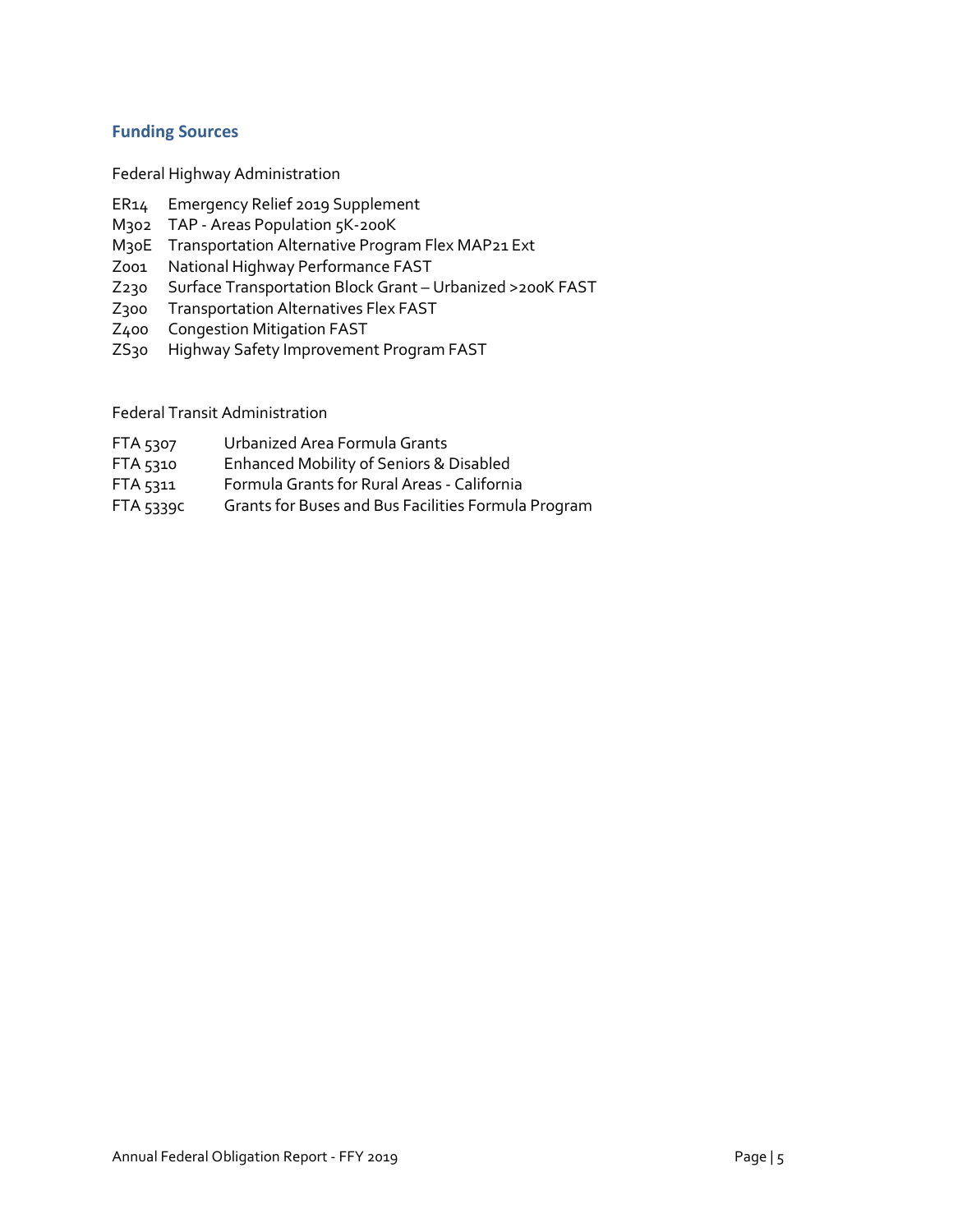### **Table 1: FFY 2019 Federal Highway Administration (FHWA) Obligations**

| <b>COUNTY</b> | <b>LEAD</b><br><b>AGENCY</b>       | <b>PROJECT#</b>  | <b>STATE</b><br><b>PROJECT#</b> | <b>PROJECT TITLE</b>                                                                                                                   | <b>PROJECT</b><br><b>DESCRIPTION</b>                                                                                                                                                                                                                         | <b>MPO ID</b>     | <b>FUND</b><br><b>SOURCE</b> | <b>OBLIGATION</b><br><b>AMOUNT</b>    |
|---------------|------------------------------------|------------------|---------------------------------|----------------------------------------------------------------------------------------------------------------------------------------|--------------------------------------------------------------------------------------------------------------------------------------------------------------------------------------------------------------------------------------------------------------|-------------------|------------------------------|---------------------------------------|
| El Dorado     | <b>City South</b><br>Lake<br>Tahoe | 5398011          | 031600010<br>3L                 | <b>Grouped Projects</b><br>Bicycle and<br>Pedestrian<br>Facilities - Al<br>Tahoe Safety and<br>Mobility<br>Enhancement<br>Project      | Al Tahoe Blvd from<br>Johnson Blvd to the US<br>50 Class I Bike Trail on AI<br>Tahoe Adjacent to South<br>Lake Middle School, Bike<br>Lanes on both sides of Al<br>Tahoe, Travel way<br>narrowing and<br>intersection<br>improvements on both<br>sides. (TC) | GROUP1            | M302<br>Z230                 | \$162,000<br>\$137,000                |
| El Dorado     | El Dorado                          | 5925168          | 031900005<br>6L                 | <b>Grouped Projects</b><br>Bicycle and<br>Pedestrian<br>Facilities - South<br>Tahoe Greenway<br><b>Shared Use Trail</b><br>Phases 1b&2 | South Tahoe Greenway<br>Shared use trail, phase<br>1B AND 2, Between<br>Glenwood Way and<br>Sierra Blvd construct<br><b>Bike/Pedestrian Trail</b>                                                                                                            | GROUP1            | M30E<br>Z300<br>Z400         | \$250,000<br>\$1,678,000<br>\$789,000 |
| El Dorado     | El Dorado                          | 5925163          | 031800014<br>8L                 | <b>Grouped Projects</b><br>Bicycle and<br>Pedestrian<br>Facilities - Meyers<br>Corridor<br>Operational<br>Improvement<br>Project       | 1.3 mile stretch of Meyers<br>Corridor along US 50/SR<br>89 Complete Streets -<br>Adding Lighting, signage<br>and visible crosswalks                                                                                                                         | GROUP1            | Z230                         | \$500,000                             |
| El Dorado     | <b>TTD</b>                         | PR130-18-<br>063 | <b>NV</b>                       | <b>Recreation Travel</b><br>Demand and<br>Regional Revenue<br>Project<br>Development                                                   | Develop a project plan<br>with options for a revenue<br>assessment and<br>collection system related<br>to vehicle use at Lake<br>Tahoe                                                                                                                       | TTD <sub>15</sub> | Z230                         | \$483,962                             |
| El Dorado     | <b>TTD</b>                         | 6478005          | 031700006<br>2L                 | <b>US50 South Shore</b><br>Community<br>Revitalization<br>Project                                                                      | <b>US50 from Stateline</b><br>Avenue to Pioneer Trail<br>realign roadway, reduce<br>lanes and transit-bike-<br>pedestrian lane (TC)                                                                                                                          | <b>TMC0403</b>    | Z400                         | \$1,041,000                           |
| El Dorado     | Caltrans                           | P050144          | 031400030<br><b>5S</b>          | <b>Grouped Projects</b><br>Bicycle and<br>Pedestrian<br>Facilities - Meyers<br>Corridor<br>Operational<br>Improvement<br>Project       | On State Route 50. Near<br>Meyers, at Route 89<br>South construct<br>roundabout                                                                                                                                                                              | GROUP1            | ZS30                         | \$5,435,600                           |
| El Dorado     | Caltrans                           | P050145          | 031300013<br><b>5S</b>          | <b>Grouped Projects</b><br>for Bridge<br>Rehabilitation and<br>Reconstruction -<br>SHOPP Program                                       | On State Route 50. Near<br>South Lake Tahoe, West<br>of South Lake Tahoe at<br>Echo Summit Sidehill<br>viaduct. Bridge NO 25-<br>0044 Replace Bridge                                                                                                         | SHOPP2            | Z001                         | \$5,279,100                           |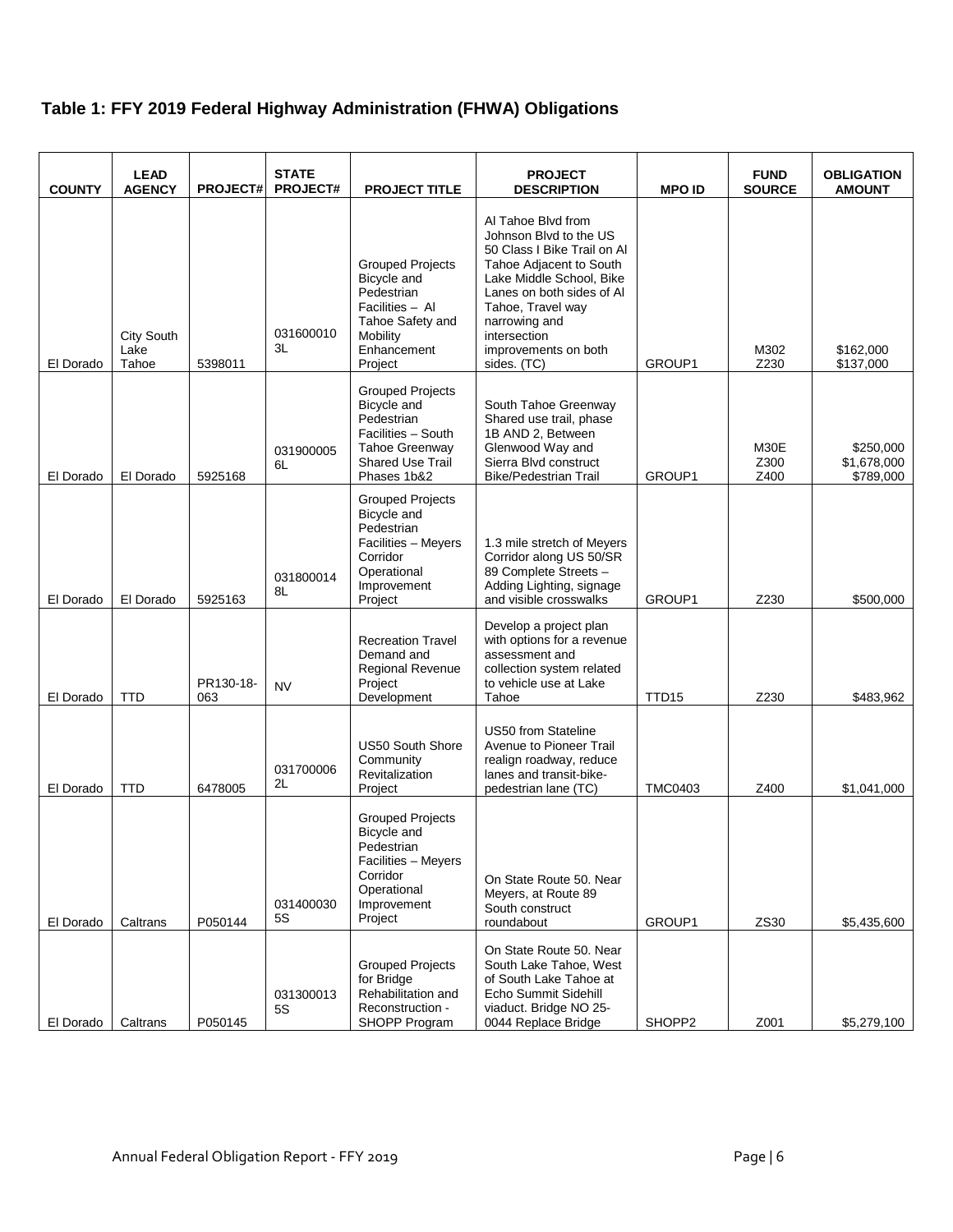| <b>COUNTY</b> | <b>LEAD</b><br><b>AGENCY</b> | <b>PROJECT</b><br># | <b>STATE</b><br><b>PROJECT#</b> | <b>PROJECT TITLE</b>                                                           | <b>PROJECT</b><br><b>DESCRIPTION</b>                                                                                                                                                                                                                                                         | <b>MPO ID</b>     | <b>FUND</b><br><b>SOURCE</b> | <b>OBLIGATION</b><br><b>AMOUNT</b> |
|---------------|------------------------------|---------------------|---------------------------------|--------------------------------------------------------------------------------|----------------------------------------------------------------------------------------------------------------------------------------------------------------------------------------------------------------------------------------------------------------------------------------------|-------------------|------------------------------|------------------------------------|
| El Dorado     | Caltrans                     | 5925172             | 031900009<br>1L                 | <b>Grouped Projects</b><br>for Safety<br>Improvements -<br><b>HSIP Program</b> | Multiple Locations within<br>the El Dorado County<br>portion of the Tahoe<br>Basin, near South Lake<br>Tahoe. Includes areas<br>along Lake Tahoe Blvd,<br>Pioneer Trail, Black Bart,<br>and View Circle Construct<br>and/or<br>reconstruct/upgrade<br>Metal Beam Cor -10 style<br>quardrail. | HSIP <sub>1</sub> | ZS30                         | \$90,400                           |
| El Dorado     | Caltrans                     | 31RS001             | 031700033<br>0S                 | Emergency<br>Response Program                                                  | On State Route 89, in El<br>Dorado County on Route<br>89 From.2 Miles South of<br><b>Bayview Campground</b><br><b>Nista Point Install</b><br>Soldier Pile Wall, Barrier<br>Slab and Barrier Rail                                                                                             | N/A               | ER <sub>14</sub>             | \$2,637,200                        |